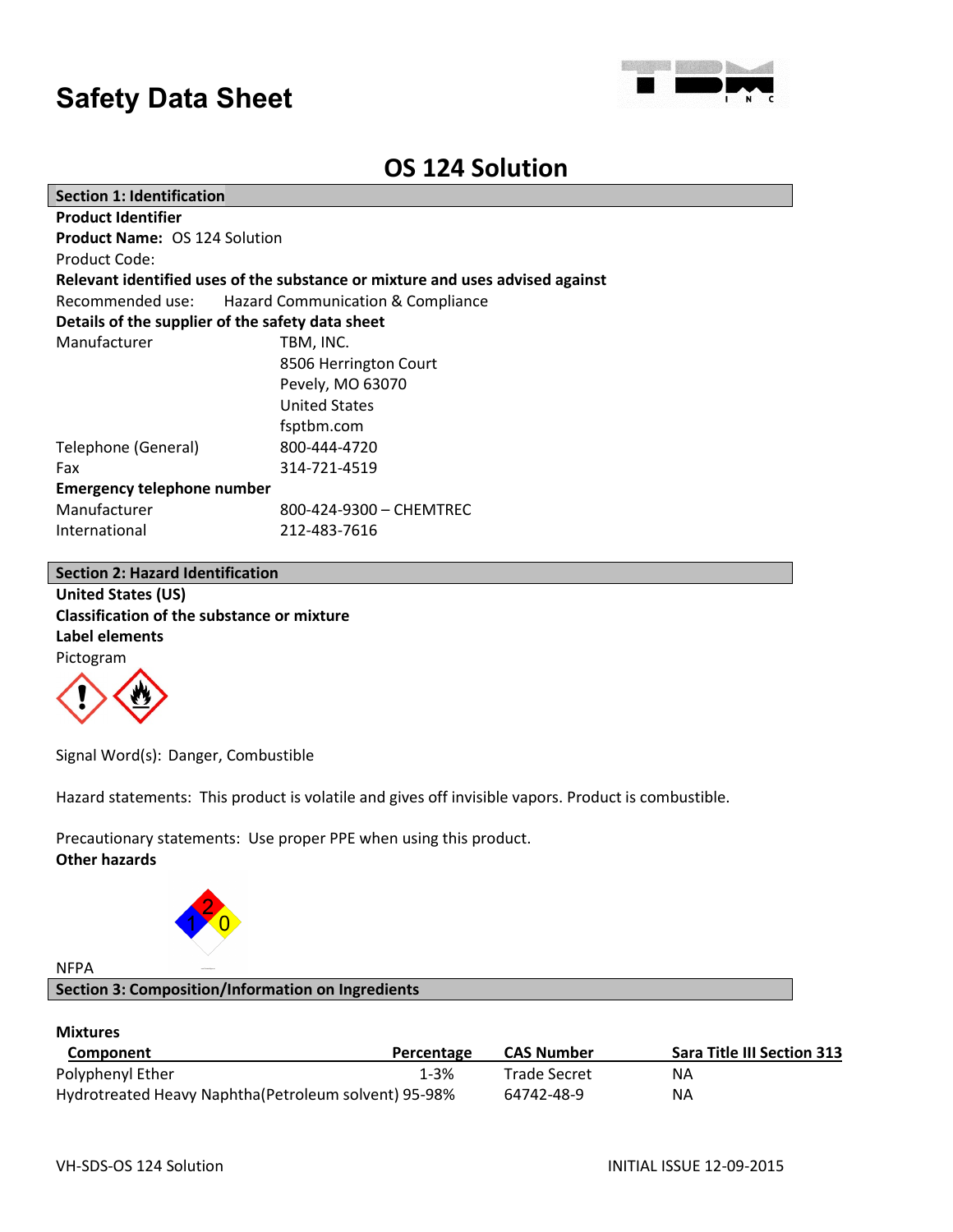

## **OS 124 Solution**

### **SARA Title III**

Sections 302 and 304: This product is not listed at present levels that require reporting as a hazardous substance in 40 CFR Part 355.

Section 313: This product does not contain toxic chemicals at levels that require reporting in 40 CFR Part 372.

### **Section 4: First-Aid Measures**

### **Description of first aid measures**

- Inhalation Avoid breathing vapors and fumes. High vapor concentrations (greater than approximately 1000 ppm) are irritating to the eyes and the respiratory tract and may cause headaches, dizziness, anesthesia, unconsciousness and other central nervous system effects, including death. If overcome by vapors, remove from exposure area to fresh air immediately. If breathing is irregular or has stopped, have a qualified person perform artificial respiration. Administer oxygen if available. Keep the victim warm and at rest. Immediately seek medical attention.
- Skin Prolonged or repeated skin contact can remove skin oils, possibly leading to irritation and dermatitis. However, based on human experience and available toxicological data, this product is judged to be neither a 'corrosive' nor an 'irritant' by OSHA criteria. In case of product being splashed onto skin, remove contaminated clothing immediately. Wash affected area with soap or mild detergent and large amounts of water until no evidence of chemical remains (approximately 15 to 20 minutes). Apply skin moisturizer. Launder or dry clean clothing prior to being re-used. If product is injected into or under the skin, or into any part of the body, regardless of the appearance of the wound or its size, the individual should be evaluated immediately by a physician as a surgical emergency. Even though initial symptoms from high pressure injection may be minimal or absent, early surgical treatment within the first fes hours may significantly reduce the ultimate extent of injury.
- Eye Vapors from product can be irritating to the eyes. If prolonged exposure exists or product is splashed into the eyes, remove contact lenses, if worn, and wash eyes immediately with large amounts of water or normal saline, occasionally lifting upper and lower lids, until no evidence of chemical remains (approximately 15 to 20 minutes). If irritation persists, seek medical attention.
- Ingestion If ingested, do not induce vomiting. Call a physician immediately. Product has a low order of acute oral and dermal toxicity, but minute amounts aspirated into the lungs during ingestion or vomiting may cause mild to severe pulmonary injury and possibly death.

### **Most important systems and effects, both acute and delayed**

Skin contact may aggravate an existing dermatitis. Material may enter through eye contact, inhalation, and skin contact.

### **Section 5: Fire-Fighting Measures**

### **Extinguishing media**

Suitable Extinguishing Media

Foam, Water Spray (fog), Dry Chemical, Carbon Dioxide, Vaporizing liquid type extinguishing agents (Extinguishing method depends on size and circumstances of fire)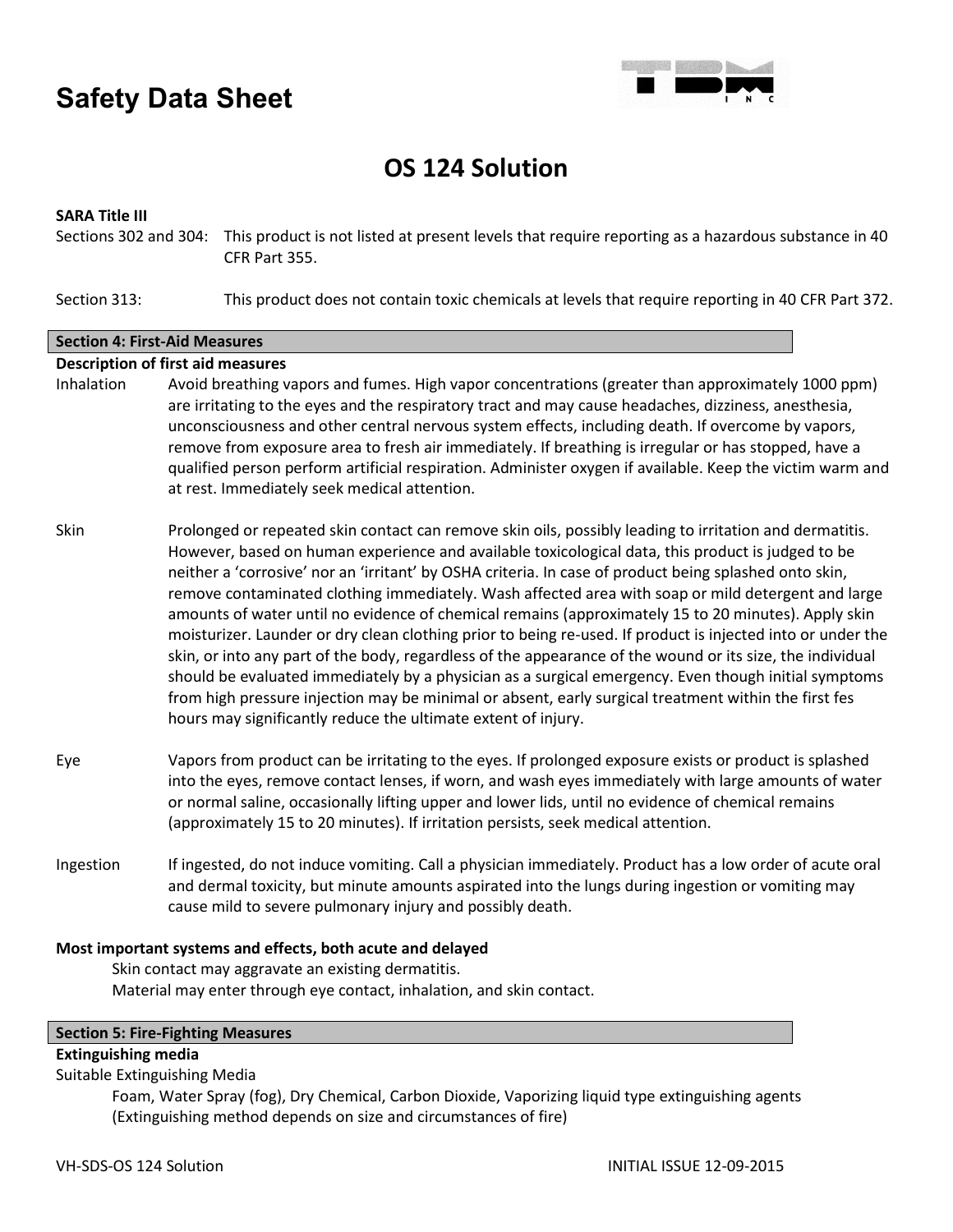

## **OS 124 Solution**

### **Special hazards arising from the substance or mixture**

Unusual Fire and Explosion Hazards

Either the liquid or vapor may settle in low areas or travel some distance along the ground or surface to ignition sources where they may ignite or explode. Minimize breathing of gases, vapors, fumes, or decomposition products.

### Hazardous Combustion Products

In case of incomplete combustion, the following may result under fire conditions: Carbon Monoxide, smoke, fumes, sulfur oxides, aldehydes and other decomposition products.

### **Advice for firefighters**

Wear self-contained breathing apparatus or any supplied-air respirator that has a full face piece and is operated in a pressure-demand or other positive-pressure mode in combination with an auxiliary self-contained breathing apparatus operated in pressure-demand or other positive-pressure mode. Wear full protective gear. Use dry chemical, foam or carbon dioxide to extinguish the fire. Water may be ineffective, but water should be used to keep fire exposed containers cool. Move container from fire area, if it can be done without risk. (The inclusion of the phrase "water may be ineffective" is to indicate that although water can be used to cool and protect exposed material, water may not extinguish the fire unless under favorable conditions by experienced fire fighters trained in all types of flammable liquid fires.)

### **Section 6: Accidental Release Measures**

### **Personal precautions, protective equipment and emergency procedures**

### **Personal Precautions**:

Always practice good hygiene by washing hands thoroughly after handling material.

Wear proper PPE as stated in Section 8.

### **Engineering Controls:**

Keep containers closed when not in use. Do not store near heat, sparks, flame or strong oxidants. To prevent fire or explosion risk keep from static accumulation and discharge by effectively grounding product transfer system in accordance with the National fire Protection Association standard for petroleum products.

### **Methods and material for containment and cleaning up**

### Containment/Clean-up Measures

Shut off and eliminate all ignition sources. Isolate area during cleanup by keeping people out of the area. Recover free product. Add sand, earth, or other suitable absorbent to spill area. Minimize breathing of vapors. Minimize skin contact. Ventilate confined spaces. Open all windows and doors. Keep product out of sewers and waterways by diking or impounding. Advise authorities if product has entered or may enter sewers, waterways, or extensive land areas. Comply with all federal, state and local laws and regulations. Be aware of and take precautions for volatile, combustible vapors from absorbed material.

### **Section 7: Handling and Storage**

### **Precautions for safe handling**

### Handling

This liquid is volatile and gives off invisible vapors. Either the liquid or vapor may settle in low areas or travel some distance along the ground or surface to ignition sources where they may ignite or explode.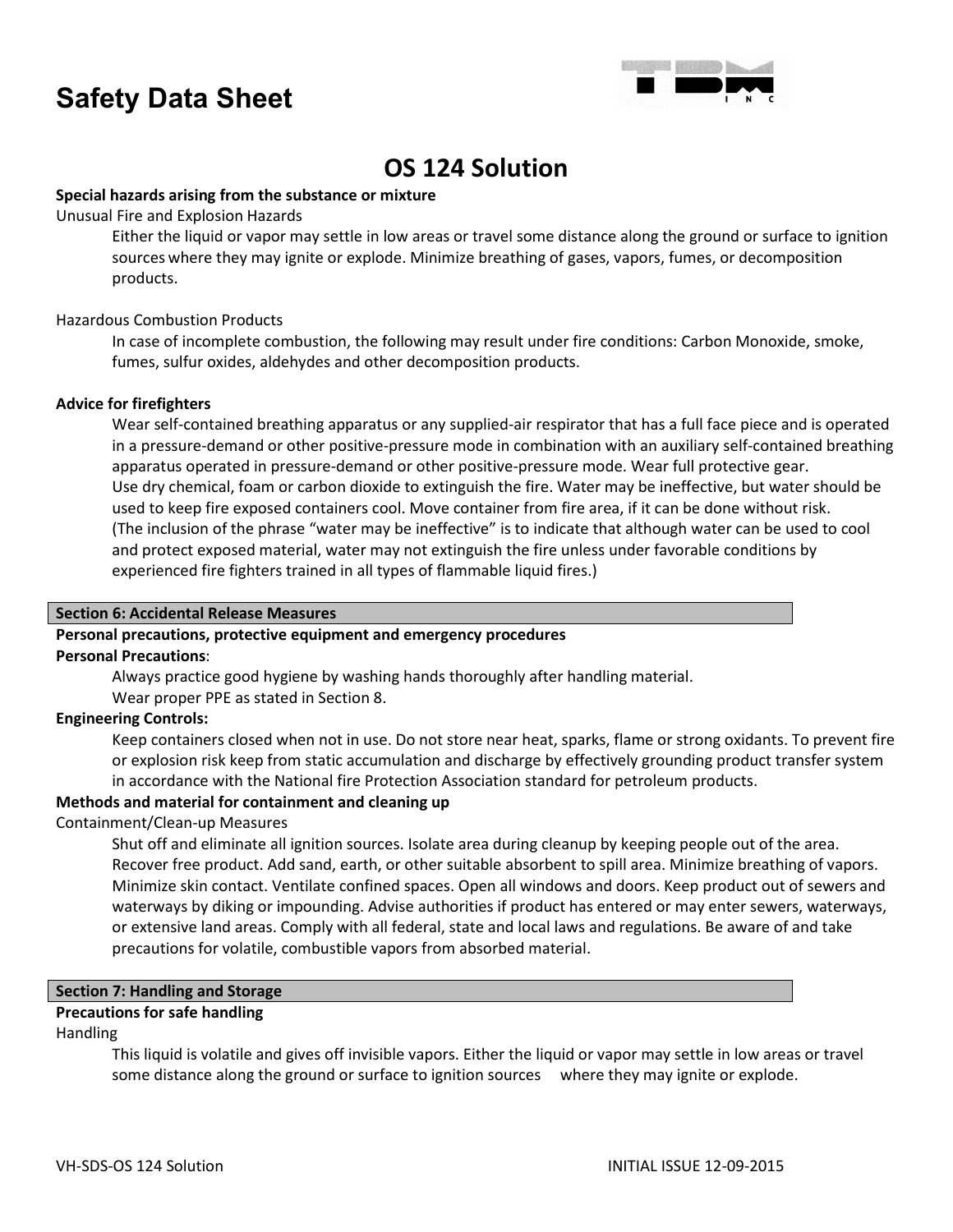

## **OS 124 Solution**

### **Conditions for safe storage, including and incompatibilities**

Storage

Keep containers closed when not in use. Store away from ignition sources, such as heat, sparks, pilot lights, static electricity and open flames.

### **Section 8: Exposure Controls/Personal Protection**

### **Exposure controls**

Engineering Measures/Controls

Keep containers closed when not in use. Do not store near heat, sparks, flame or strong oxidants. To prevent fire or explosion risk keep from static accumulation and discharge by effectively grounding product transfer system

in accordance with the National fire Protection Association standard for petroleum products.

Personal Protective Equipment

Pictograms



| Respiratory | Wear a MSHA/NIOSH approved (or equivalent) air-purifying respirator in enclosed areas, if<br>needed.                                                                                     |
|-------------|------------------------------------------------------------------------------------------------------------------------------------------------------------------------------------------|
| Eye/Face    | Wear splash proof chemically resistant goggles or face shield where eye contact may occur.                                                                                               |
| Hands       | Wear nitrile or neoprene rubber gloves to protect against permeation. Gloves should be<br>removed and replaced immediately if there is any sign of degradation or chemical breakthrough. |
| Skin/Body   | Use chemically resistant apron or other impervious clothing, if needed, to avoid contaminating<br>regular clothing, which could result in prolonged or repeated skin contact.            |

General Industrial Hygiene Considerations

Always practice good hygiene by washing hands thoroughly after handling material.

Environmental Exposure Controls

It is recommended that facilities have a safety shower in the event of skin contact by splashing or spill. Facilities storing or utilizing this material should be equipped with an eye wash station.

| <b>Section 9: Physical and Chemical Properties</b>     |                 |                                    |                    |  |  |
|--------------------------------------------------------|-----------------|------------------------------------|--------------------|--|--|
| <b>Information on Physical and Chemical Properties</b> |                 |                                    |                    |  |  |
| <b>Material Description</b>                            |                 |                                    |                    |  |  |
| Appearance                                             | Pale Blue/Green | <b>Pour Point (freezing point)</b> | $<$ 0*F (<-18*C)   |  |  |
|                                                        | Liquid          |                                    |                    |  |  |
| Odor                                                   | Very Mild       | Specific gravity (Water=1)         | 0.76               |  |  |
| <b>Evaporation Rate</b>                                | 0.09            | pH-Value                           | ND.                |  |  |
| <b>Boiling Point</b>                                   | 354-372*F       | <b>Vapor Pressure</b>              | 1.0 mm Hg @ 68*F   |  |  |
|                                                        | (178-189*C)     |                                    |                    |  |  |
| <b>Flash Point</b>                                     |                 |                                    | 5.4                |  |  |
| Tag Closed Cup                                         | 120*F (49*C)    | Vapor Density ( $Air = 1$ )        |                    |  |  |
| (ASTM D 56)                                            | approximately   |                                    |                    |  |  |
| <b>Ignition Temperature</b>                            | 660*F (349*C)   | <b>Viscosity</b>                   | 1.71 cSt @ 77*F    |  |  |
| (auto-ignition temperature)                            |                 |                                    | $(25*C)$           |  |  |
|                                                        |                 | <b>Water Solubility</b>            | Negligible<0.0001% |  |  |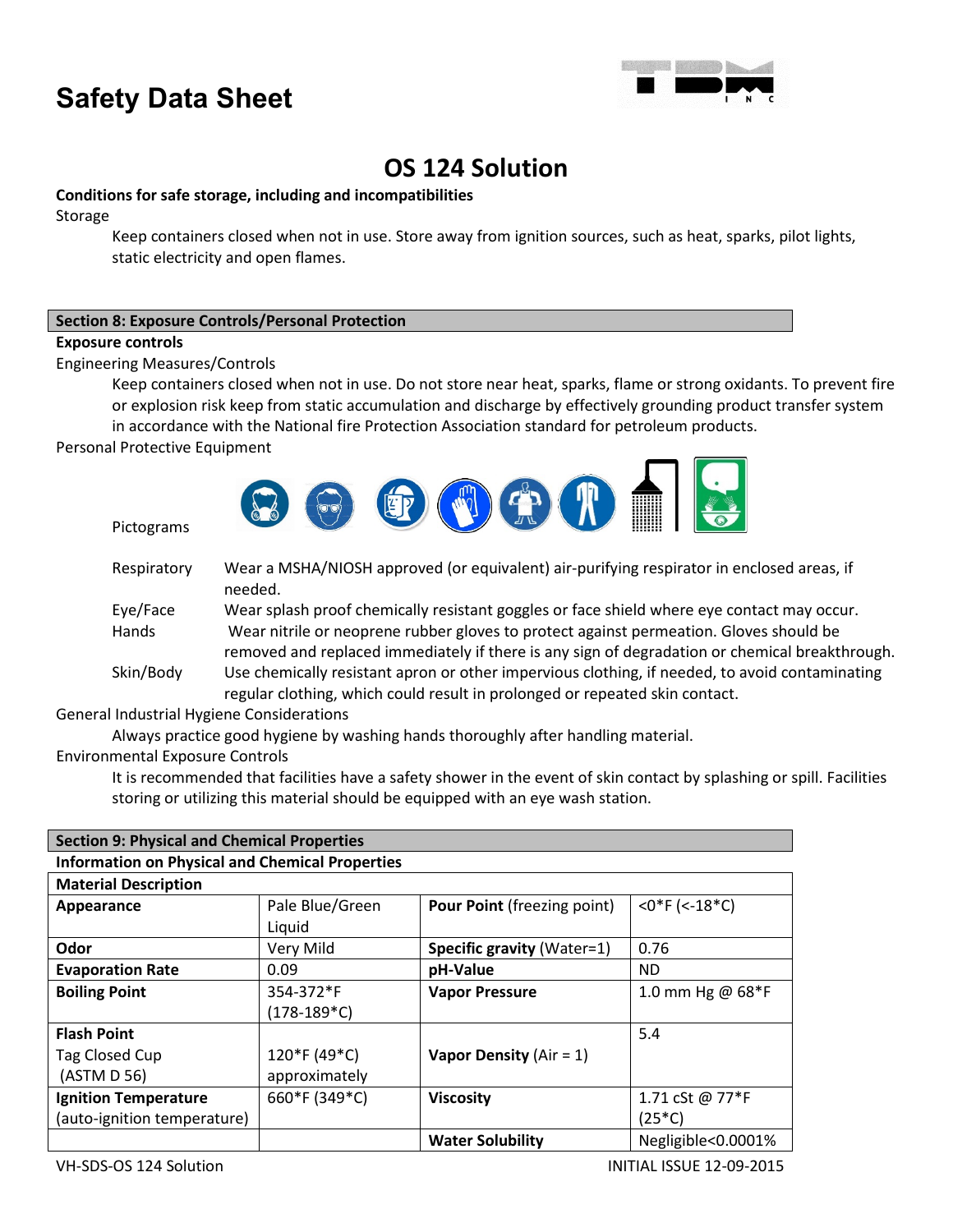

### **OS 124 Solution**

Physical data are typical values but may vary slightly from sample to sample.

### **Section 10: Stability and Reactivity**

### **Chemical Stability**

This product is stable.

### **Incompatible materials**

Avoid contact with strong oxidants such as liquid chlorite, concentrated oxygen, sodium hypo chlorite, calcium hypo chlorite, etc., as this presents a serious explosion hazard.

### **Hazardous decomposition products**

Under fire conditions, the following may occur: Carbon monoxide, Sulfur Oxides, Aldehydes, Carbon Dioxide

| <b>Section 11: Toxicological Information</b>                                                                                                                                                                                      |                                                                      |                           |  |
|-----------------------------------------------------------------------------------------------------------------------------------------------------------------------------------------------------------------------------------|----------------------------------------------------------------------|---------------------------|--|
| <b>Information on Toxicological Effects</b>                                                                                                                                                                                       |                                                                      |                           |  |
| <b>Acute Oral Toxicity</b>                                                                                                                                                                                                        | LD50 Rat                                                             | >5 g/kg of body weight    |  |
| <b>Acute Dermal Toxicity</b>                                                                                                                                                                                                      | LD50 Rabbit                                                          | >3.16 g/kg of body weight |  |
| <b>Upper and Lower Exposure Limits</b>                                                                                                                                                                                            |                                                                      |                           |  |
| UEL/UFL:<br>9.8%                                                                                                                                                                                                                  | LEL/UFL:                                                             | 1.3%                      |  |
| Hydrotreated Heavy Naphtha: V M & P Naphtha                                                                                                                                                                                       |                                                                      | Stoddard Solvent.         |  |
| OSHA TWA                                                                                                                                                                                                                          | 300 ppm(1350 mg/m3)                                                  | 100 ppm(525 mg/m3)        |  |
| <b>OSHA STEL</b>                                                                                                                                                                                                                  | 400 ppm(1350 mg/m3)                                                  | 100 ppm(525 mg/m3)        |  |
| NIOSH TWA                                                                                                                                                                                                                         | 350 $mg/m3$                                                          | 350 mg/m3                 |  |
| NIOSH Ceiling                                                                                                                                                                                                                     | 1800 mg/m3/15 minutes                                                | 1800 mg/m3                |  |
| Route(s) of entry/exposure                                                                                                                                                                                                        |                                                                      |                           |  |
|                                                                                                                                                                                                                                   | Material may enter through eye contact, inhalation and skin contact. |                           |  |
| <b>Potential Health Effects</b>                                                                                                                                                                                                   |                                                                      |                           |  |
| High vapor concentrations are irritating to the eyes and the respiratory tract and may cause headaches,<br><b>Inhalation</b><br>dizziness, drowsiness, unconsciousness and other central nervous system effects, including death. |                                                                      |                           |  |
| <b>Skin</b><br>Prolonged or repeated skin contact can remove skin oils, possibly leading to irritation and dermatitis.                                                                                                            |                                                                      |                           |  |
| However, based on human experience and available toxicological data, this product is judged to be                                                                                                                                 |                                                                      |                           |  |
| neither a 'corrosive' nor an 'irritant' by OSHA criteria.<br>Eye                                                                                                                                                                  |                                                                      |                           |  |
| Vapors from product can be irritating to the eyes.                                                                                                                                                                                |                                                                      |                           |  |
| Product has a low order of acute oral and dermal toxicity, but minute amounts aspirated into the lungs<br>Ingestion<br>during ingestion or vomiting may cause mild to severe pulmonary injury and possibly death.                 |                                                                      |                           |  |
|                                                                                                                                                                                                                                   |                                                                      |                           |  |

### **Section 12: Ecological Information**

### **Toxicity**

Hazardous Polymerization will not occur.

### **Persistence and degradability**

No Data Available

### **Bio accumulative potential**

No Data Available

**Mobility in Soil**

No Data Available

### **Other Averse effect**

No Data Available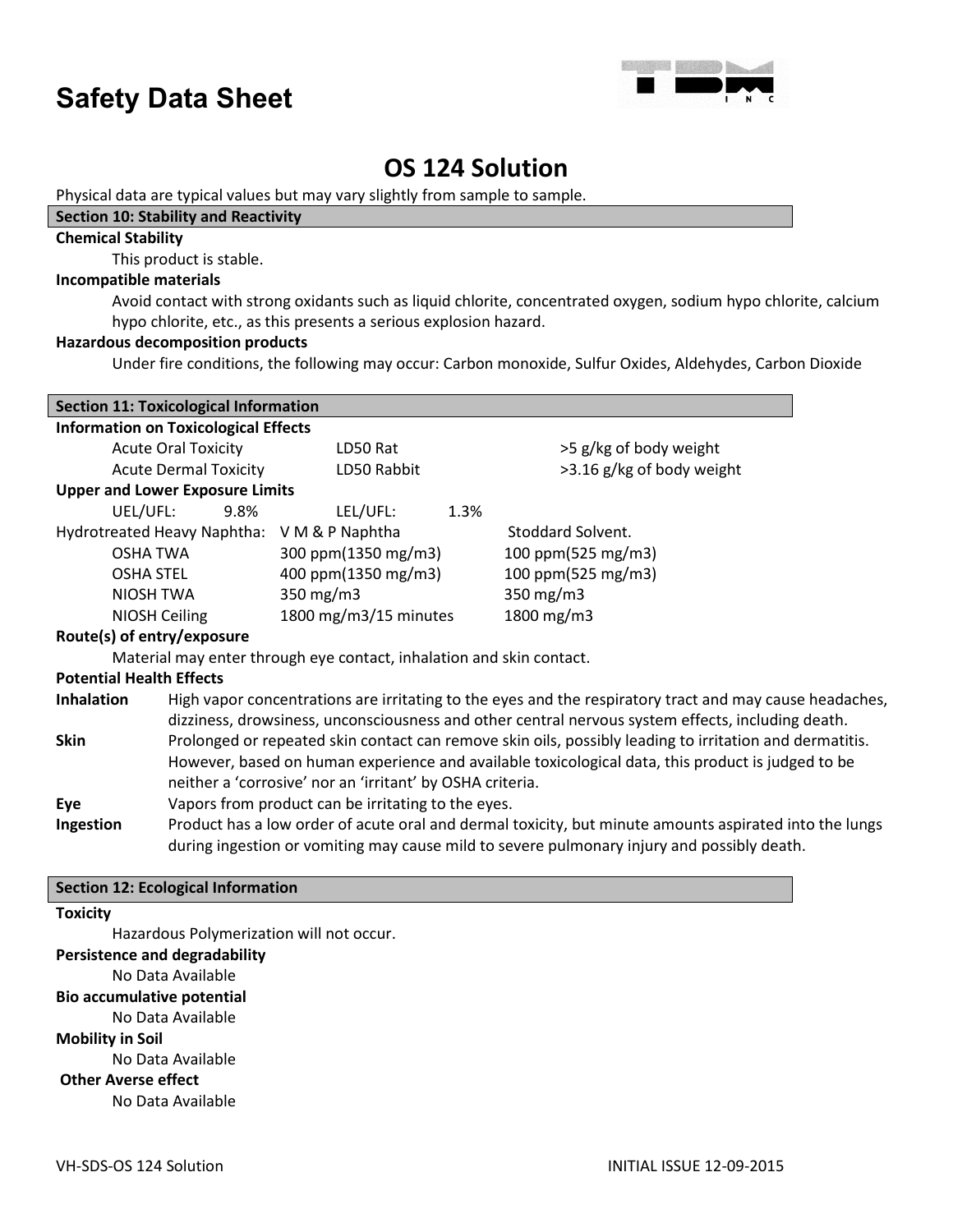

### **OS 124 Solution**

### **Section 13: Disposal Considerations**

### **Waste treatment methods**

Product waste

Recover free product. Add sand, earth, or other suitable absorbent to spill area.

#### Packaging waste

Empty containers retain residue (liquid and/or vapor) and can be dangerous. Do not pressurize, cut, weld, solder, drill, grind or expose such containers to heat, flame, sparks, static electricity or other sources of ignition. They may explode and cause injury or death. Do not attempt to clean since residue is difficult to remove. Empty drums should be completely drained, properly bunged and sent to a drum re-conditioner. All other containers should be disposed of through an approved waste management facility. All federal, state, and local laws and regulations should be followed.

### **Section 14: Transport Information**

### **U.S. DOT HAZARDOUS MATERIALS SHIPPING DESCRIPTION:**

#### **TRANSPORTED BY HIGHWAY OR RAIL**

**NON-BULK Packaging** (Capacity less than or equal to 119 gallons):

Not regulated

**BULK Packaging** (Capacity greater than 119 gallons):

Petroleum Distillate, n.o.s. Combustible Liquid

UN 1268, III

### **TRANSPORTED BY AIR OR MARINE VESSEL:**

### **BULK OR NON-BULK Packaging:**

Petroleum distillate, n.o.s., 3, UN1268, III

#### **OSHA REQUIRED LABEL INFORMATION:**

Danger! Combustible

#### **Section 15: Regulatory Information**

### **SARA Title III**

Sections 302 and 304: This product is not listed at present levels that require reporting as a hazardous substance in 40 CFR Part 355.

### Section 313: This product does not contain toxic chemicals at levels that require reporting in 40 CFR Part 372.

#### **Section 16 – Other Information**

Last Revision Date 6-03-2008

Preparation Date 12-09-2015

### Disclaimer/Statement of Liability

The information contained herein is believed to be true and accurate, but is not guaranteed or warranted, either expressed or implied, whether originating with the company or not. Customers are advised to make their own determination as to the suitability for their particular application and to confirm that information is current. **Key to abbreviations**